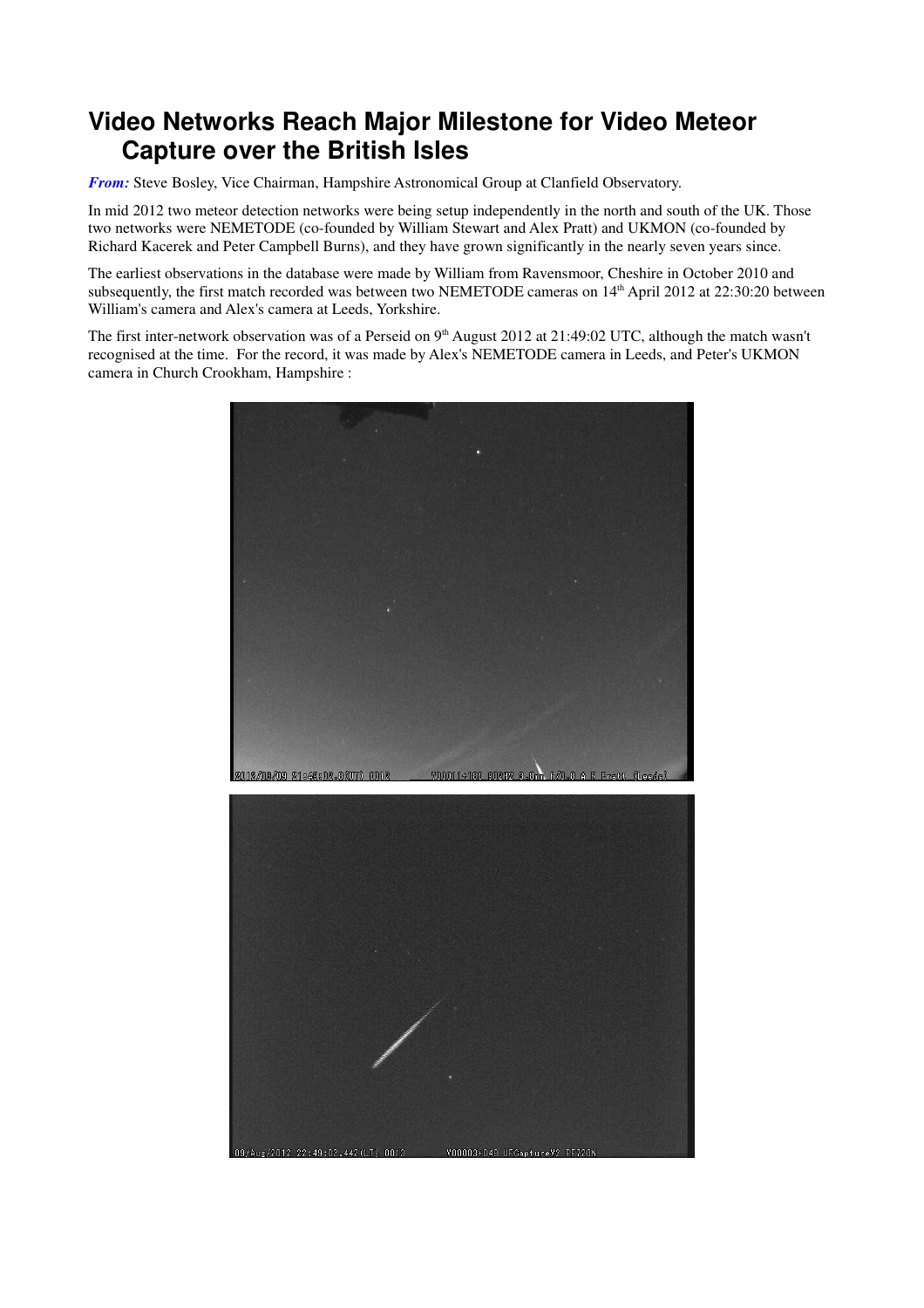Wind the clock forward to April 2019 and together, those two networks have just posted their 500,000<sup>th</sup> observation. To be fair, observers in Eire and Northern France have contributed significantly to this haul, but I think we can let that complication pass and celebrate the achievement. Also, I should admit that my scripts had missed a couple of sets of early data and so it is fair to say that by the end of April we had smashed it with a whopping 545,737 observations!

The following radiant map (colour coded by arrival velocity) shows there have been meteors from all across the northern skies ...



… and over all but the extremities of the British Isles in the equivalent ground map:

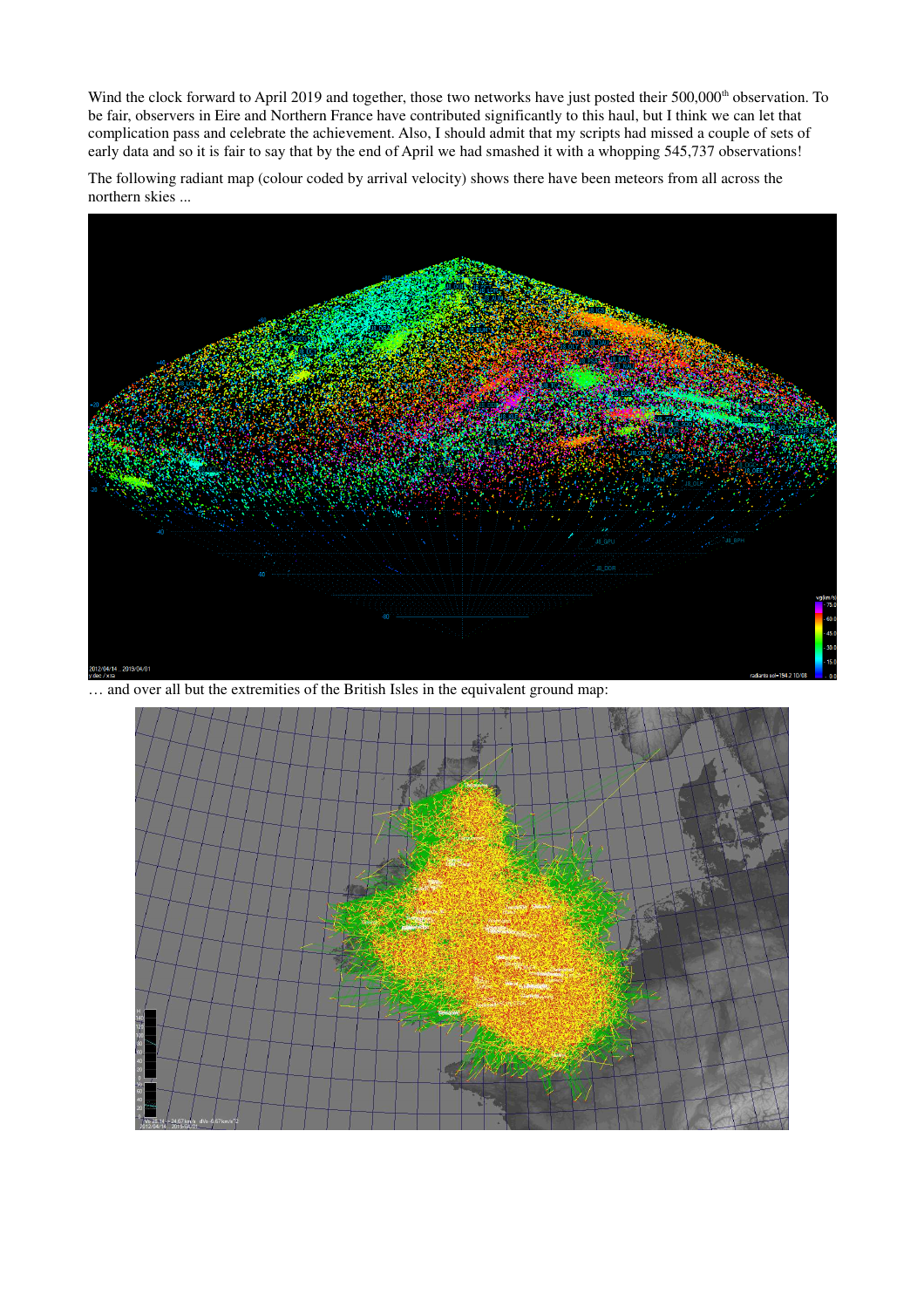Individual stations have come and gone, cameras have been added, moved, removed, and/or upgraded but the undeniable fact is that the two networks are now delivering almost complete coverage of the UK skies, maximising the number of captures achieved. In fact there have been contributions from at least 123 individual camera installations. This data is used by amateurs such as myself to analyse the orbits of the parent meteoroids but, more significantly, it is shared with the Europe wide network, EDMONd, to enable a much less weather dependent analysis (it can be frustrating when strong shower activity is anticipated, but the whole of the UK is clouded out!)

At Clanfield, we were an early participant in the UKMON network – indeed, we made the first UKMON pairing between our North camera and Peter's Church Crookham camera on 5<sup>th</sup> September 2012 at 01:35:44 UTC.

Very early on I realised the opportunity afforded by membership of both networks. Whilst they began with a distinct north/south focus, as they grew the overlap quickly became more and more significant.

There were early concerns that we would be mixing higher and lower definition captures which might affect the quality of combined results, but I wasn't so sure and so HAG decided to buy a Watec camera and join NEMETODE too - the original UKMON cameras were selected to be affordable and used cameras with  $1/3<sup>rd</sup>$  inch chips, whereas the NEMETODE Watec cameras were significantly more expensive but used ½ inch chips, so offering better resolution. NB. eBay has since reduced that price differential.

Worst case scenario, we would share Watec data with NEMETODE only and the data from the other two cameras, with UKMON only. But from day one we have shared data from all cameras with both networks, to the benefit of both.

Having access to the data from both networks has meant that we have had to respect the ownership of the data mined from each network, and over the years I have developed scripts to enable me to analyse each network's data separately. However, bringing the data together into a single UK wide dataset allows me to take advantage of the very significant overlap that the two networks now enjoy. The science behind the capture of these videos is down to statistics, and the quality of the analysis is directly proportional to the number of observations of each and every event. More and more observers are joining both networks and I can only see this trend increasing.

What of the quality of the data ? Qualitatively, there is no difference. When I chart the count of observations which meet the most stringent quality threshold (Q3 in the Sonotaco UFO Orbit software parlance) it is impossible to spot which data is captured by NEMETODE stations and which by UKMON stations (the Q3 counts are normalised by considering their ratio to the total observations (at Q1) for each camera:



In truth, this chart hides the fact that some cameras may be more preferentially aligned with others and so it would be interesting to repeat the analysis for all pairs of stations, but it is clear that there is no technology divide, and so I am happy that all UK observations are equally valid.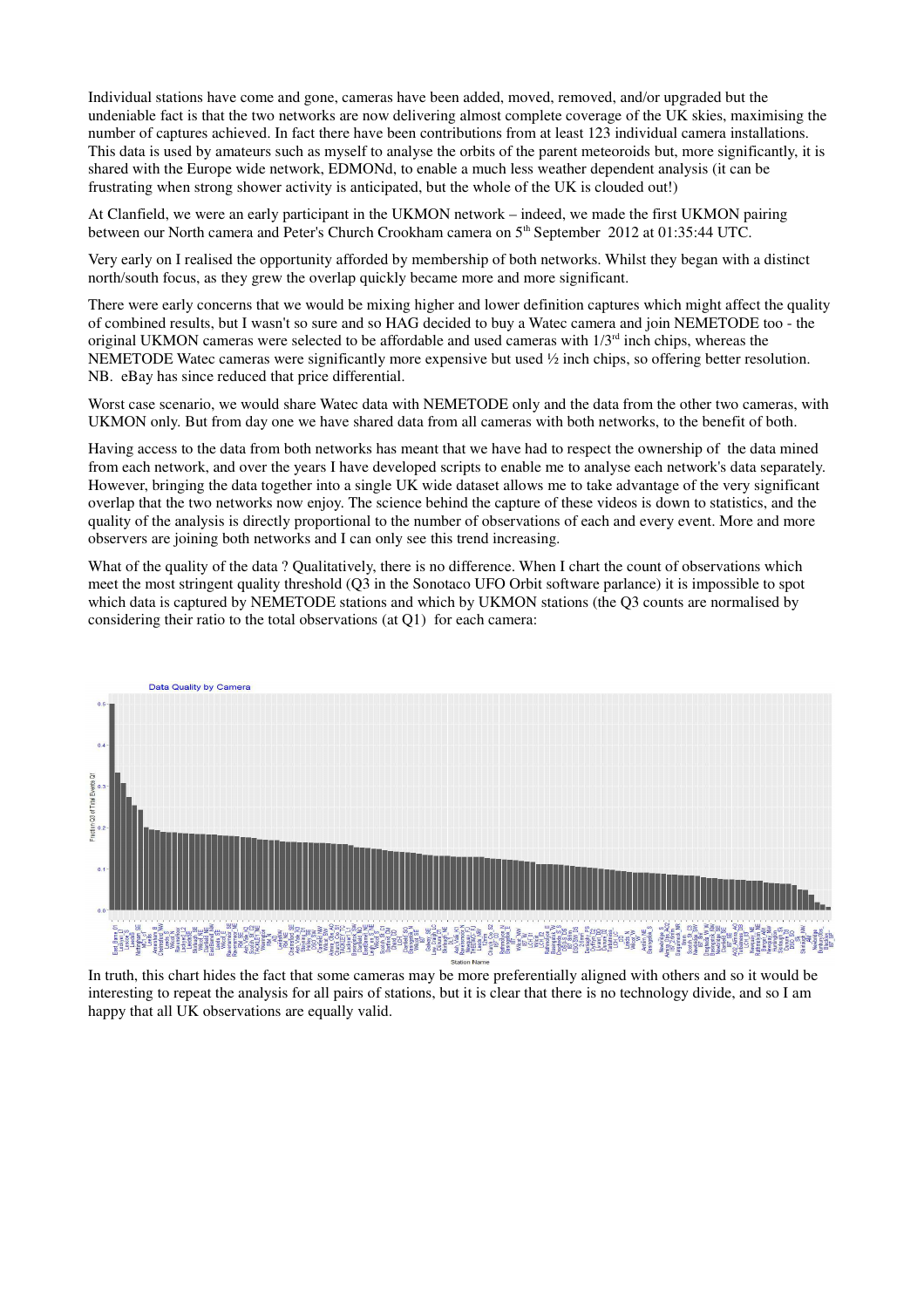Over those seven years, every so often, we have captured some pretty spectacular fireballs – the highlight having to be the St Patrick's Day fireball from 2016. This made the national press and because it was captured by several captures, we were able to get some detailed analysis done by our friend Jakub Koukal of EDMONd who determined its mass (50+/-16kg) and orbit (stretching beyond Jupiter, so no residual meteorite expected):